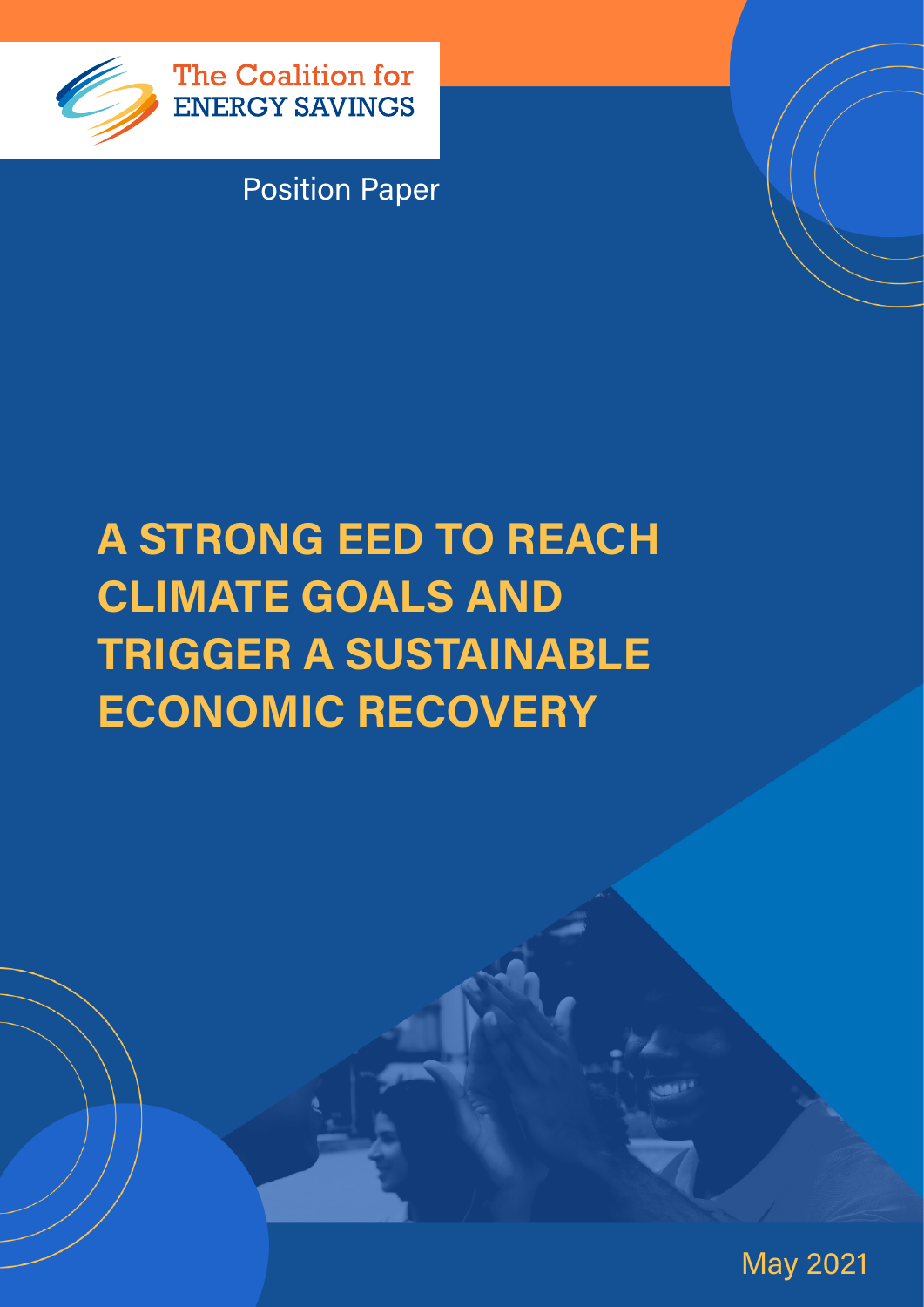## A strong EED to reach climate goals and trigger a sustainable economic recovery

Reducing overall energy consumption across Europe is the bedrock for achieving Europe's climate targets and sustainably recover from the Covid induced economic crisis in a way that is beneficial to citizens. The multiple benefits of energy savings for citizens enable the energy transition to be fast, fair and attractive. Regrettably, progress in energy efficiency has [slowed down in the past years](https://www.iea.org/reports/energy-efficiency-2020) rather than speeding up. The release of the Fit for 55 package, which will set in legislation the objectives of the European Green Deal, is thus an opportunity to reverse this trend and refresh the policy approach, moving from general commitments to real support for energy efficiency actions on the ground.

The Coalition for Energy Savings has been advocating for energy efficiency for over a decade. We support and applaud that energy savings have been put at the forefront of EU climate and energy policy in recent years through the Energy Efficiency First principle. However, we are also very aware of a lack of overall ambition and supportive delivery framework, as shown by the existing gaps towards the [2020](https://eur-lex.europa.eu/legal-content/EN/TXT/?qid=1602695747015&uri=COM:2020:954:FIN) and [2030](https://eur-lex.europa.eu/legal-content/EN/TXT/?qid=1600339518571&uri=COM%3A2020%3A564%3AFIN) energy efficiency targets.

A paradigm shift on how the EU consumes its energy in line with climate neutrality has not yet fully materialized and a supportive regulatory framework is crucial to accelerate the change. To that end, the Energy Efficiency First principle must be embedded in all legislation of the upcoming package and the Energy Efficiency Directive (EED) must be reinforced to ensure energy savings potentials are grasped in all sectors.

Since its adoption in 2012, this is the second time the EED is being revised; there are clear lessons to be learned from its many successes, and also from its failures. One thing is clear, if this revision does not lead to a stronger and more effective EED, coupled with a clear political will to better implement the Directive at the national level, it will not only be a missed opportunity for efficiency, but the achievement of the EU climate objectives will also be in jeopardy.

Ensuring an ambitious revision of the EED will be a political endeavour, but a strong and well-grounded Commission proposal is the best backdrop to positive and ambitious negotiations with the Council of the EU and the European Parliament. To that end, the Coalition for Energy Savings calls on the Commission to propose a revision of the EED that includes the points detailed in this paper.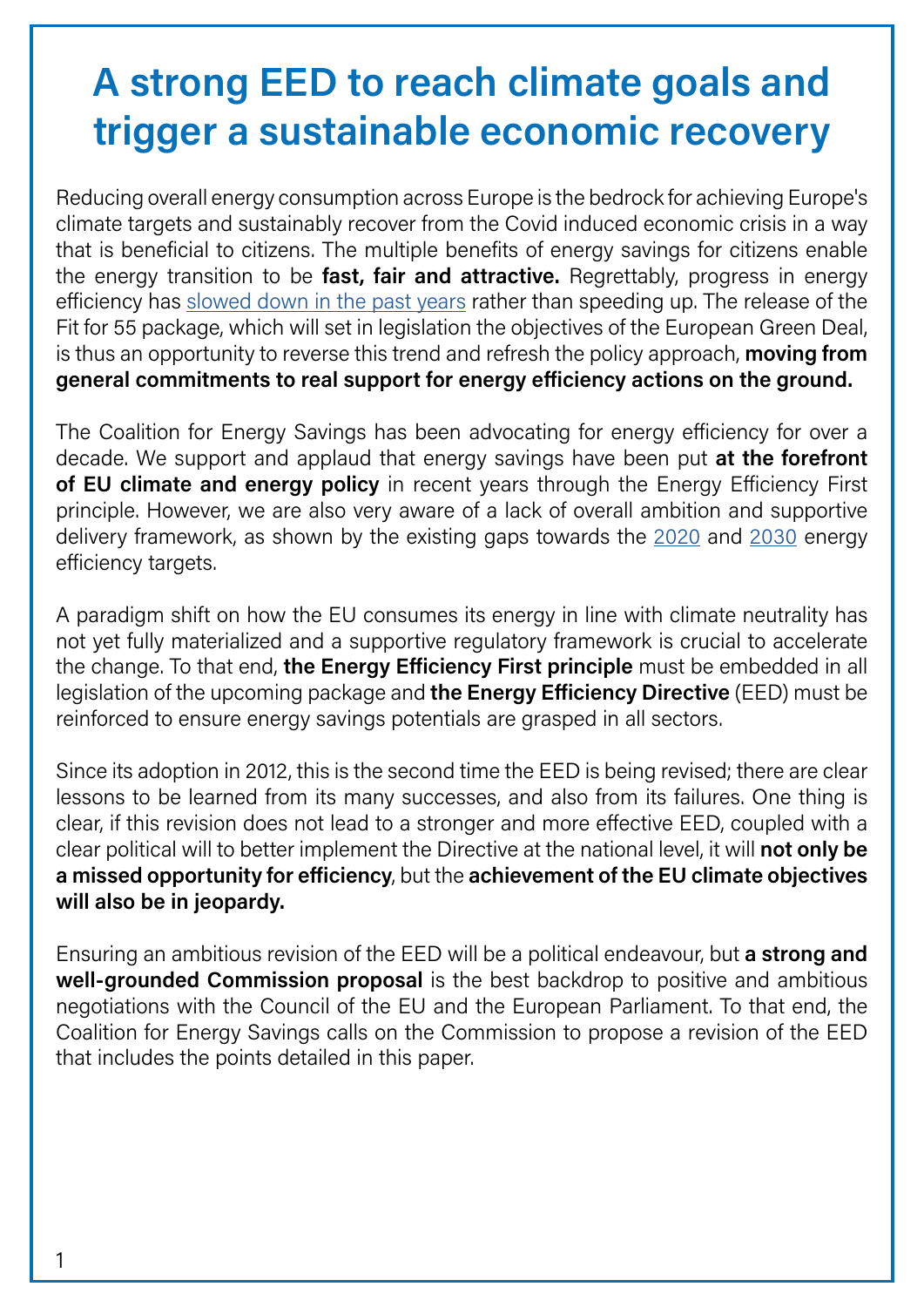Article 1-3: A binding energy efficiency target of at least 40% to deliver the multiple benefits of energy savings

#### Strong and effective targets:

A binding European target for 2030: The current gaps towards the [2020](https://eur-lex.europa.eu/legal-content/EN/TXT/?qid=1602695747015&uri=COM:2020:954:FIN)  $\mathscr{C}_{n}$ and [2030](https://eur-lex.europa.eu/legal-content/EN/TXT/?qid=1600339518571&uri=COM%3A2020%3A564%3AFIN) objectives show that a **binding target** is needed to provide accountability and the right sense of priority for all actors, particularly Member States, and to give a clear **long-term perspective** and **certainty** to stakeholders and investors. By comparison, the 2020 greenhouse gas emission reduction and renewable energy targets are both binding and are likely to be met.

 $\mathscr{C}_{\mathscr{D}}$ Supported by binding national contributions: To ensure the accountability of Member States, the binding EU energy efficiency target needs to be supported by **binding** national contributions, based on the assessment of national potentials. The current indicative nature of national targets, the lack of clear national benchmarks and the little transparency in how national contributions are set and delivered by certain Member States, make their enforcement extremely challenging.

#### A higher efficiency target:

 $\mathscr{C}_{\mathscr{D}}$ The cost-effective potential of 40% as a minimum: Given a more ambitious 2030 climate target, the 32,5% energy efficiency target is obsolete, as already indicated in the [Impact Assessment](https://eur-lex.europa.eu/legal-content/EN/TXT/?uri=CELEX:52020SC0176) (IA) of the Climate Target Plan. While the IA recognises a need to increase the efficiency target in a range from 36-37 % in final energy consumption, the Coalition recommends to step-up ambition to at least 40% to reach the cost-effective energy efficiency potential and maximise the environmental, social and economic benefits of the energy transition. The potential can be further increased if societal trends, like digitalisation, emerging economic and social models, industrial transformation and increasing quality of life expectations, are taken into account and the Energy Efficiency First principle is applied. Furthermore, the 2030 energy efficiency target shall continue to be set both in primary and final energy.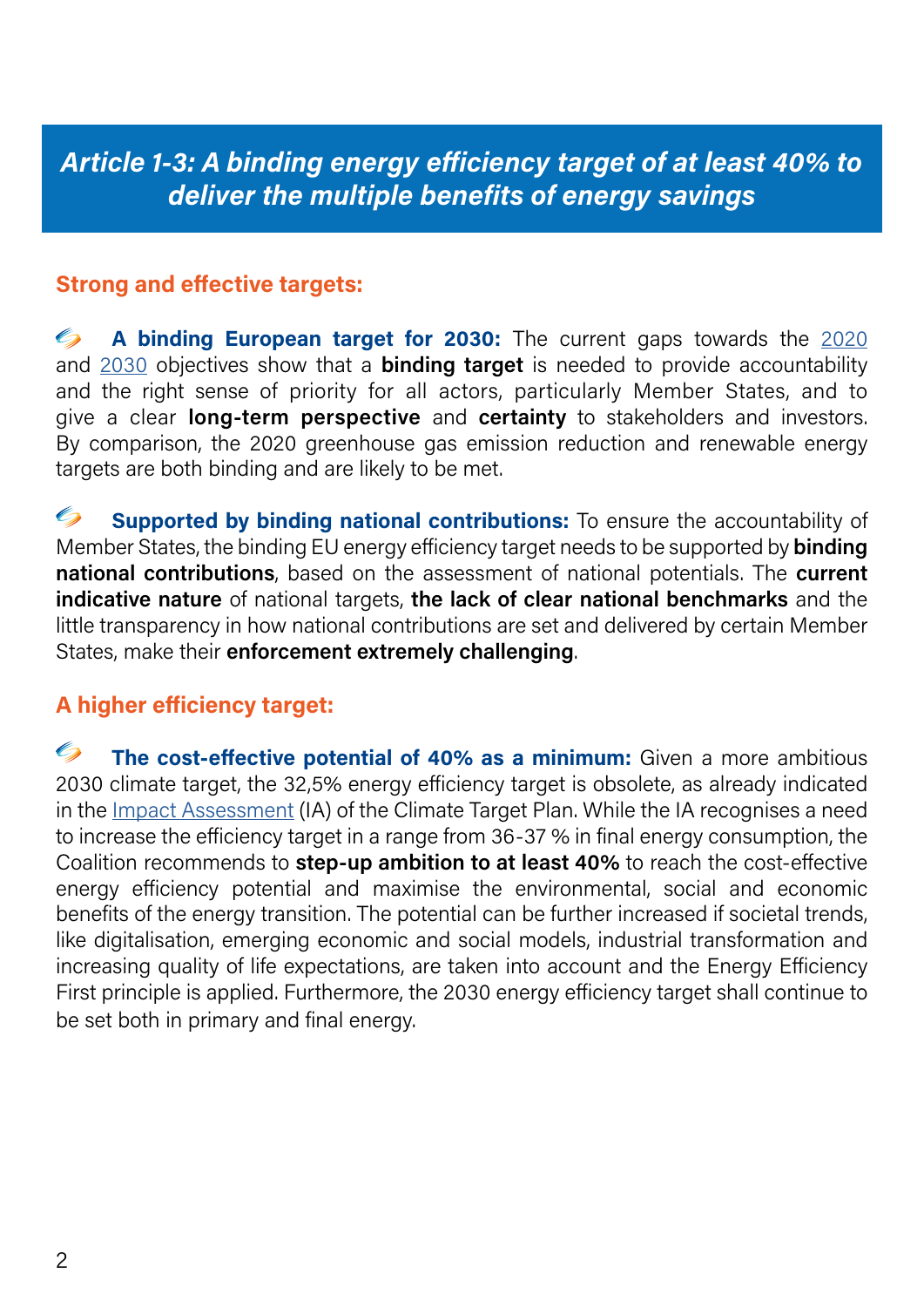## Article 7: Ensure the energy savings obligation is aligned with higher 2030 climate and energy targets

#### Reinforcing the cornerstone Article of the EED:

 $\mathscr{C}_{n}$ Increase the level of the annual energy savings: The energy savings obligation, as it stands, is not calibrated to a higher 2030 energy efficiency target. The current annual energy savings requirement of 0.8 % for the period up to 2030 must be at least doubled. An increase in that range will just bring the level of the annual energy savings in line with what the provision was meant to deliver when it was originally adopted back in 2012.

 $\mathscr{C}_{p}$ **Improve measures on the ground:** Article 7 should encourage measures that are aligned with the EU climate neutrality objective. For example, measures that offer longlasting energy savings such as building renovations should be promoted over measures that have only a short-term influence on consumer and investment behaviour. In addition, rules to measures savings from taxation measures should be strengthened to fully ensure fiscal measures deliver additional savings (read more from RAP [here\)](https://www.raponline.org/wp-content/uploads/2020/11/rap-Article7_policy_brief_251120.pdf).

 $\mathscr{C}_{\lambda}$ Ensure real energy savings: Measures taken under Article 7 must have the intended consequence of reducing energy consumption and result in savings that would not have happened otherwise, avoiding free riders and double counting. Although monitoring, reporting and verification rules of energy savings improved during the last revision of Article 7, they should be **further strengthened to increase** transparency and accountability. Therefore, the national processes that are already in place should be complemented with a periodic assessment of national programmes and savings by an independent entity. The outcomes of the assessment together with the background information should **become public** to allow for stakeholder scrutiny.

Create opportunities for citizen-led initiatives: Article 7 should enable citizens- $\mathscr{C}_{n}$ led initiatives to deliver the required energy savings. This could include supporting programmes such as citizen-led renovations and community approaches under the alternative measures, or identifying a role for energy cooperatives and energy communities within the energy efficiency obligations.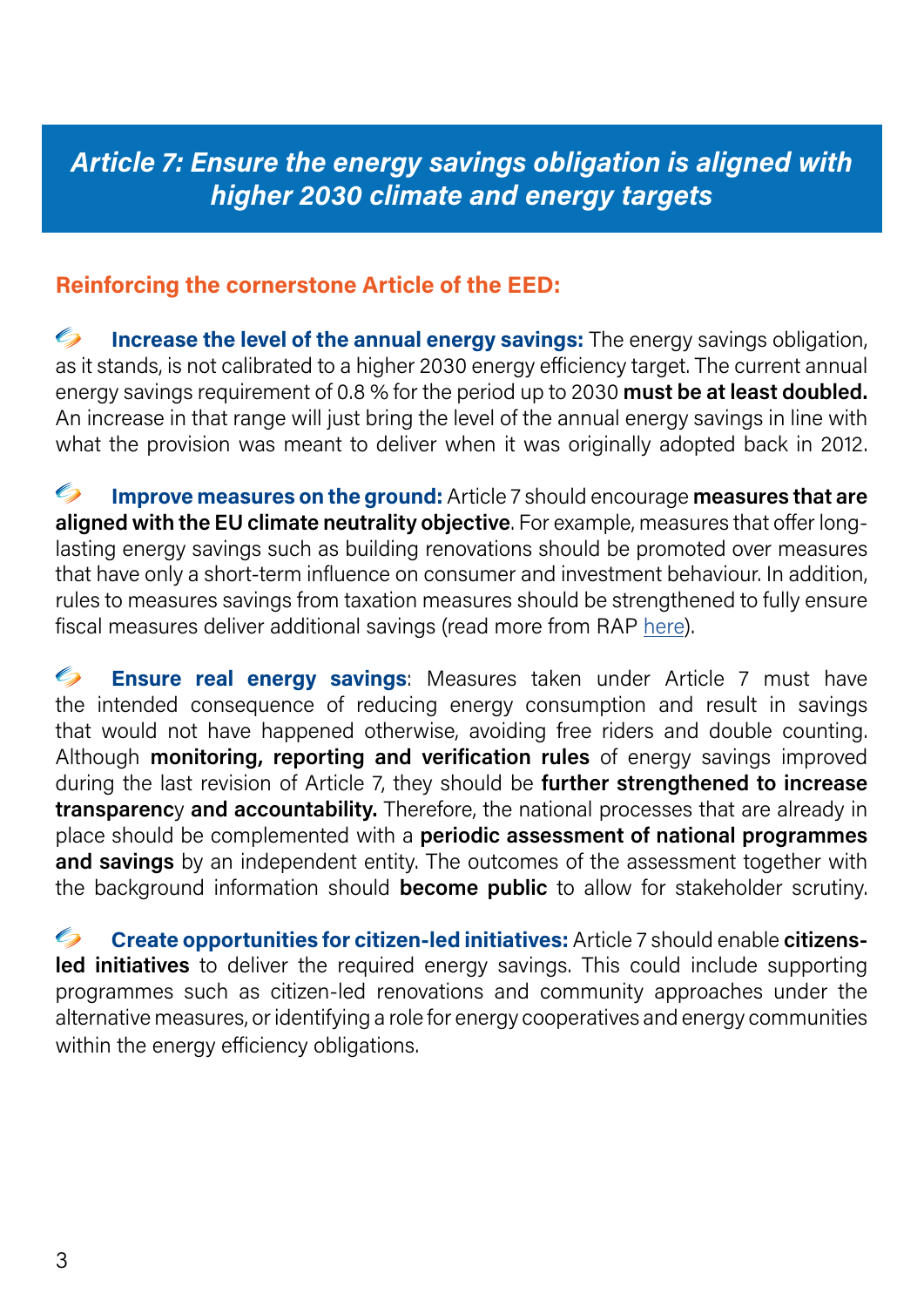## Article 5: Exemplary public buildings to kick-start the Renovation Wave

#### Widen the scope of Article 5:

 $\mathscr{C}_{n}$ **Extension to all public buildings:** Article 5 applies to a small portion of the building stock. To ensure greater effectiveness, the obligation to renovate public buildings **must** be extended to regional and local levels to include all public buildings, prioritising worst-performing ones and those serving the public's interest such as schools and hospitals. Social housing should also be covered by the provision when such buildings' typology exists in a country. To ensure good implementation, such an extension must be accompanied by **adequate financial and technical support** for local authorities, which will be at the forefront of delivering those renovations.

 $\mathscr{C}_{n}$ **Deep renovations<sup>1</sup>:** Public buildings should be renovated beyond the current EPBD minimum requirements. Deep renovations should be required by Article 5, either in one or in several stages, depending on the specific characteristics of the building. Only in this way can public buildings pave the way towards a highly energy efficient and decarbonised building stock in line with the objectives of the EPBD Long-term Renovation Strategies (LTRSs).

 $\mathscr{C}_{n}$ Reduce operational energy in public buildings: Article 5 should also adequately consider building energy use in the operational phase by ensuring proper energy **management in public buildings**; this will ensure that energy performance is improved and kept over time through the effective operation of energy installations.

#### Strengthen the implementation framework:

 $\mathscr{C}_{n}$ Deletion of the alternative approach: Alternative measures, such as selling buildings or rolling-out information campaigns, by design, **do not lead to energy renovations**, failing to deliver on their associated multiple benefits for occupants and society.

 $\mathscr{C}_{\lambda}$ Report on energy savings: Member States should be required to always report on the delivered energy savings from the renovations of public buildings. This would allow to better monitor the contribution of this provision to the 2030 energy efficiency goal and to better integrate it within national LTRSs.

<sup>1.</sup> According to the [Commission recommendation on the implementation of the revised EPBD,](https://eur-lex.europa.eu/legal-content/EN/TXT/?qid=1557992239852&uri=CELEX:32019H0786#ntc4-L_2019127EN.01003701-E0004) " 'deep renovation' can be considered as renovation that leads to significant (typically more than 60 %) efficiency improvements" on the basis of primary energy savings.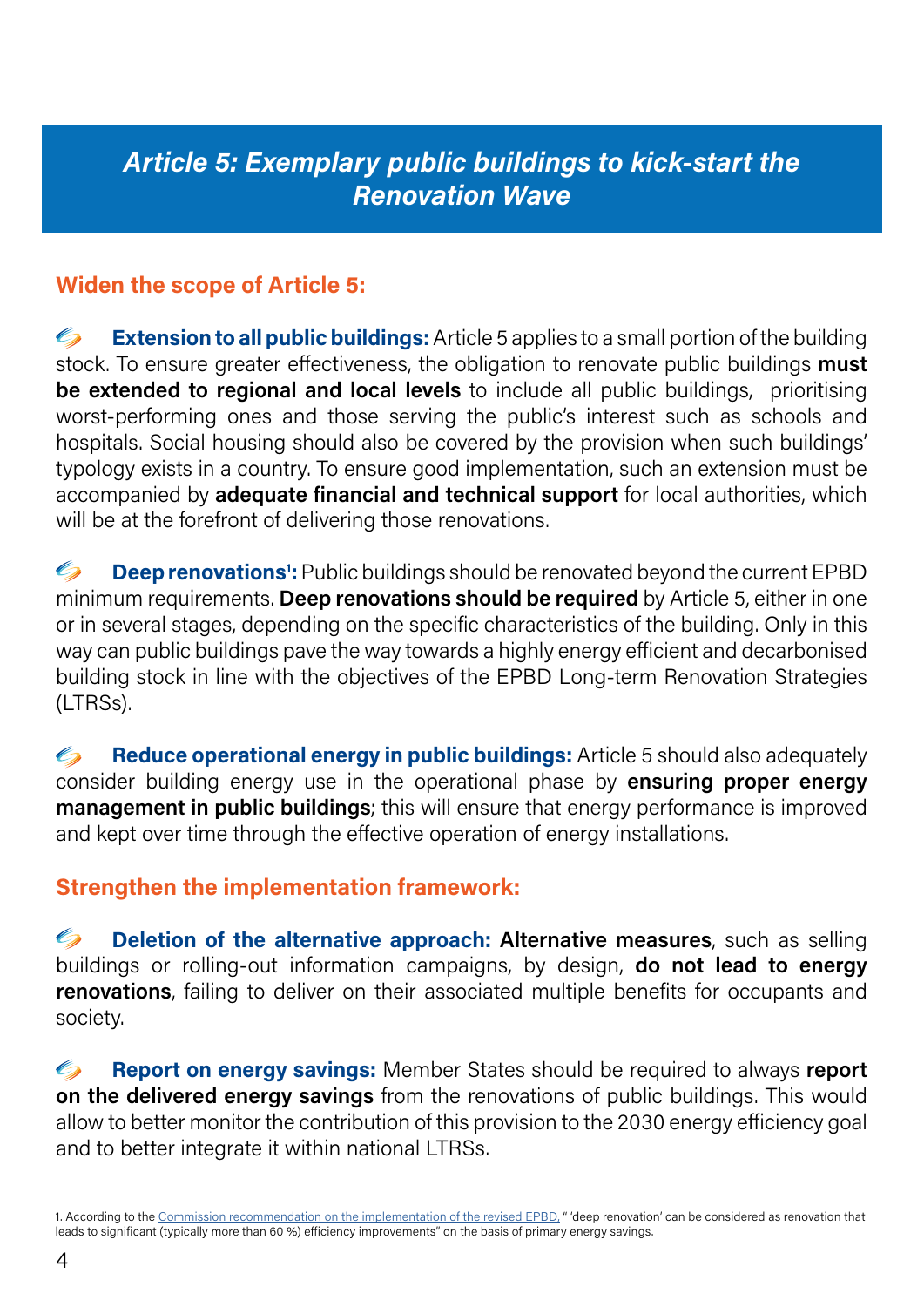### Strengthening EED provisions to create a strong and comprehensive delivery framework

#### Make energy audits deliver energy efficiency actions (Article 8):

 $\mathscr{C}_{n}$ Ensuring concrete improvements: Understanding the actual energy consumption and possible energy savings potential is the starting point to carry out energy efficiency improvements. However, carrying out energy audits does not deliver savings, if the resulting recommendations are not implemented. To that end, Article 8 should mandate the implementation of energy efficiency measures resulting from the audit, starting with those that have a shorter payback time, for example, less than 5 years, because in this case the economic return is almost immediate. Moreover, energy management solutions encompassing concrete energy efficiency actions should be considered as fulfilling the audit obligation and be more widely deployed.

#### Switch to efficient and decarbonised heating and cooling (H&C), (Article 14):

 $\mathscr{C}_{n}$ Embed efficiency in decision making and planning: Article 14 offers a number of opportunities to embed efficiency more systematically in decision making regarding the design of heating and cooling systems and the transformation, transmission and distribution of energy. An integrated approach in relation to energy demand and supply, building on the Energy Efficiency First principle, **should be reinforced** for the design of national and local policies. In addition, heating and cooling planning is necessary to **adapt** to local circumstances and to maximize energy savings potential.

 $\mathscr{C}_{\lambda}$ Alignment of H&C assessments with National Energy and Climate Plans (NECPs) and LTRSs: The EED heating and cooling comprehensive assessments must be aligned with NECPs and LTRSs to help the EU achieve its long term climate and energy goals. This will ensure that heat planning correctly *integrates demand and supply* while taking a system approach, and encourage local and/or neighborhood approaches. The H&C comprehensive assessment should also take into account the efficiency of the currently installed heating and cooling equipment and assess the potential of reducing heating and cooling demand and GHG emissions by installing more efficient and renewable based heating equipment, in line with Ecodesign and energy labelling requirements.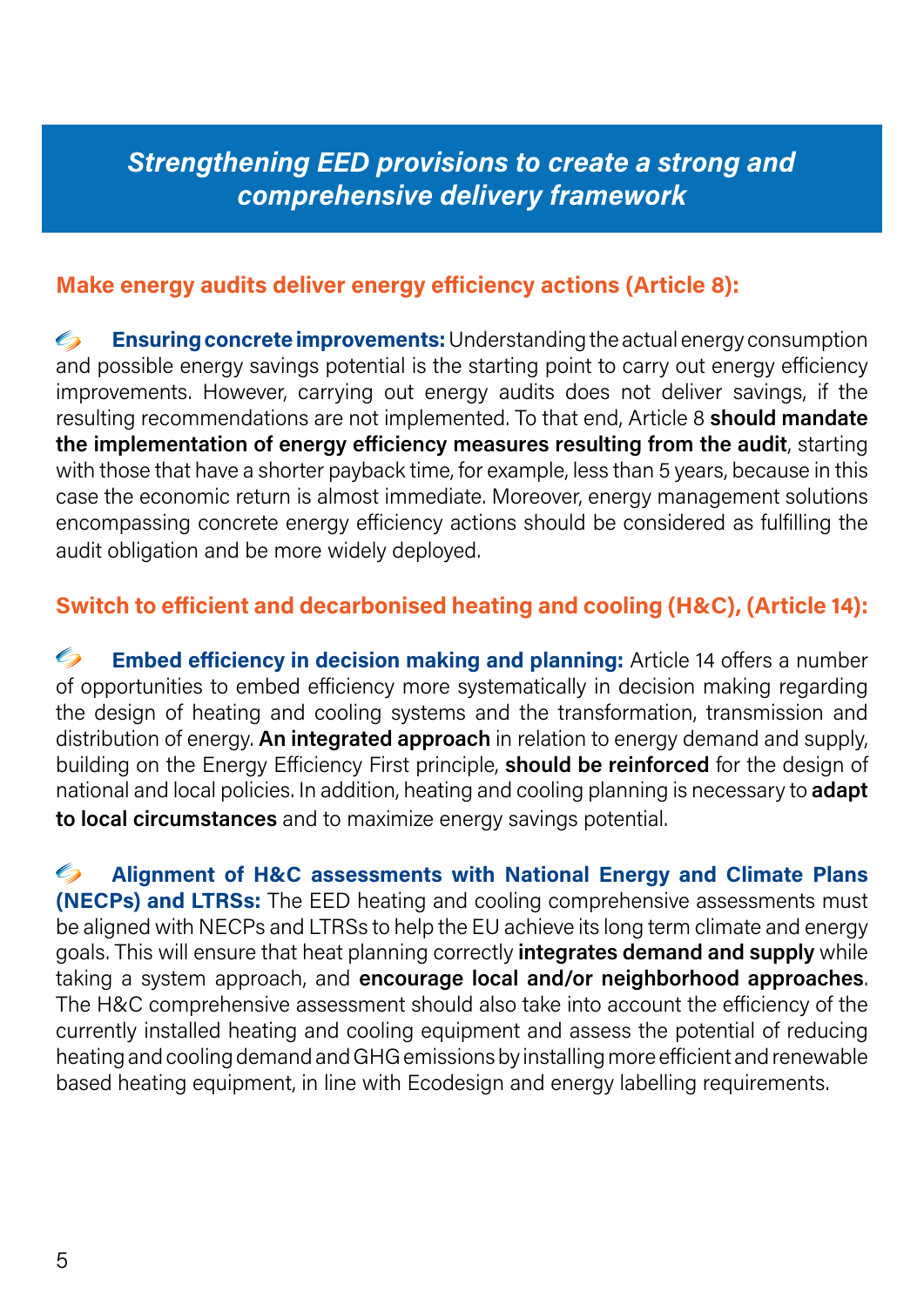$\mathscr{C}_{n}$ Alignment with 2030 and 2050 climate targets: The replacement of the stock of old and inefficient heating and cooling systems should be accelerated; replacing the old heating systems with new, efficient and renewable-based technologies is crucial to reduce greenhouse gas emissions in the buildings sector.

#### Push the energy services market to deliver savings over time (Article 18):

 $\mathscr{C}_{n}$ Going beyond the current requirements: Article 18 has led to the development of the energy services market, however, the provisions of the Article should be better implemented and enforced. A [BPIE report](https://www.bpie.eu/wp-content/uploads/2020/09/REPORT-ESCO_FINAL-1.pdf) from August 2020 highlights that EU countries that went beyond the article's minimum requirements have a more developed energy services market in place. In that effort, energy management solutions are important tools to maintain and increase energy performance over time and **should be promoted** further, particularly in large non-residential buildings that undergo renovations. Also, Energy Performance Contracting can help local authorities to perform better and thus finance renovation works to public buildings.

#### Reinforce capacity buildings:

 $\mathscr{C}_{\lambda}$ **Support training and skills:** To effectively implement stronger energy efficiency provisions, be it at buildings, systems or product level, capacity building will be crucial, including training for local and regional administrations, clear guidelines on how to take into account energy efficiency requirements in public procurement rules and further education and training for installers and contractors.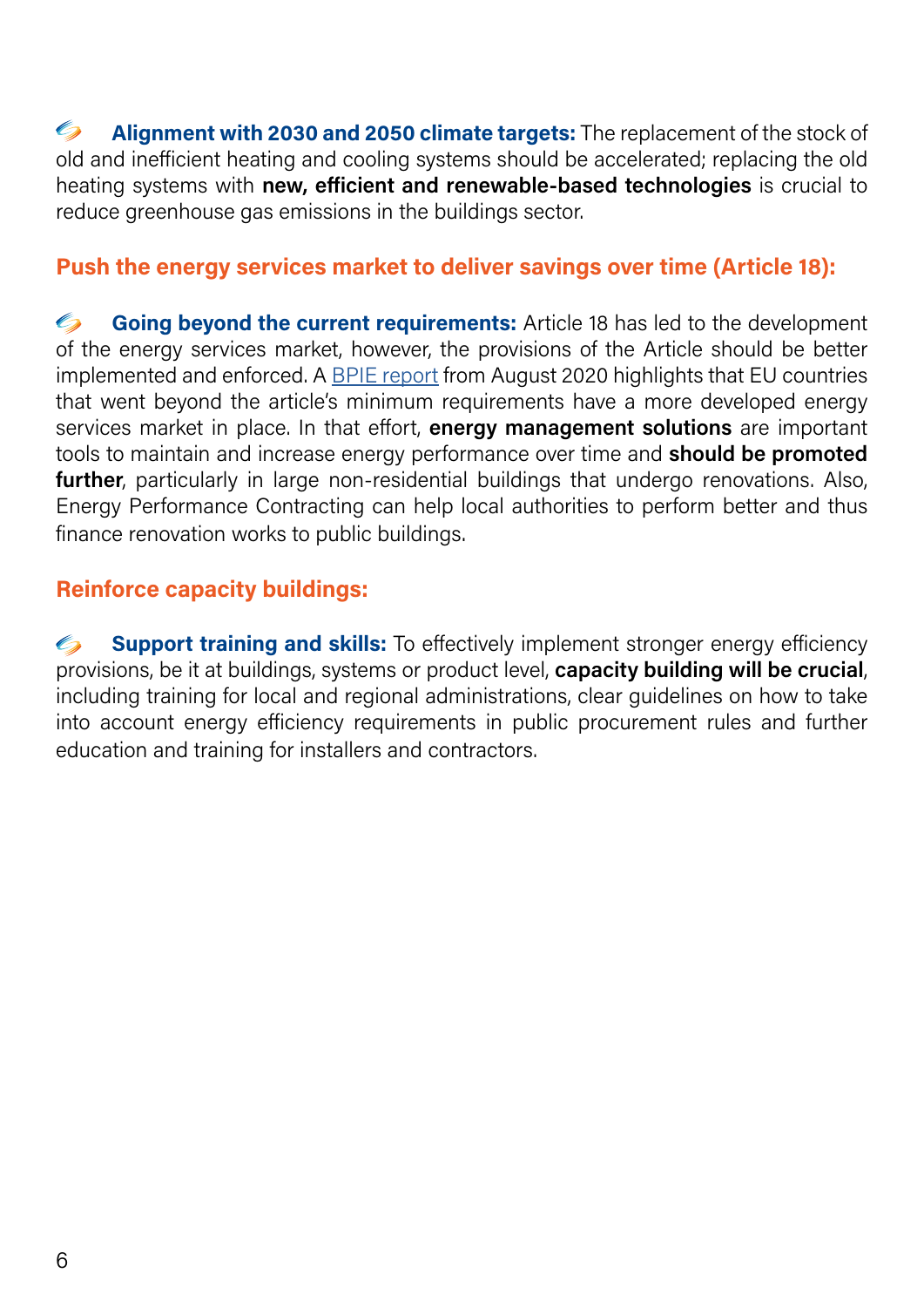## Put citizens at the center of the energy transition

#### Empowering citizens to deliver energy savings and grasp energy efficiency benefits:

 $\mathscr{C}_{n}$ Recognize the role of renewable energy communities<sup>2</sup> in providing energy efficiency: The EED should clearly recognise the role of community-based organisations in operationalising the Energy Efficiency First principle and helping achieve energy efficiency objectives. For instance, renewable energy communities can **empower citizens** to take action on renovations as their involvement is pivotal to understanding their needs and to creating local support for the renovation agenda. They can also act as tools to impact behavior change of citizens, delivering long-lasting savings.

 $\mathscr{C}_{n}$ **Tackle energy poverty:** Energy efficiency is a key tool to tackle energy poverty, ensuring that the energy transition brings **benefits for the most vulnerable**. Energy efficiency programmes and financial incentives should prioritise support for low-income citizens to deliver, together with energy savings, high positive social impacts.

 $\mathscr{C}_{n}$ Make energy efficiency measures easy for citizens: Citizens need support in the implementation of energy efficiency measures, particularly building renovations; they should be offered easy to access independent advice and technical assistance tailored to their needs. One-stop shops and local/regional facilitators providing technical **assistance** to the public and private sectors must be supported as they can activate multiple stakeholders and provide support to citizens, local authorities and businesses alike. The role of **energy communities** in providing outreach and education on the reduction of energy use should also be supported. Article 12 of the EED should be amended to ensure the aspects above are taken into account and consumers can be fully empowered.